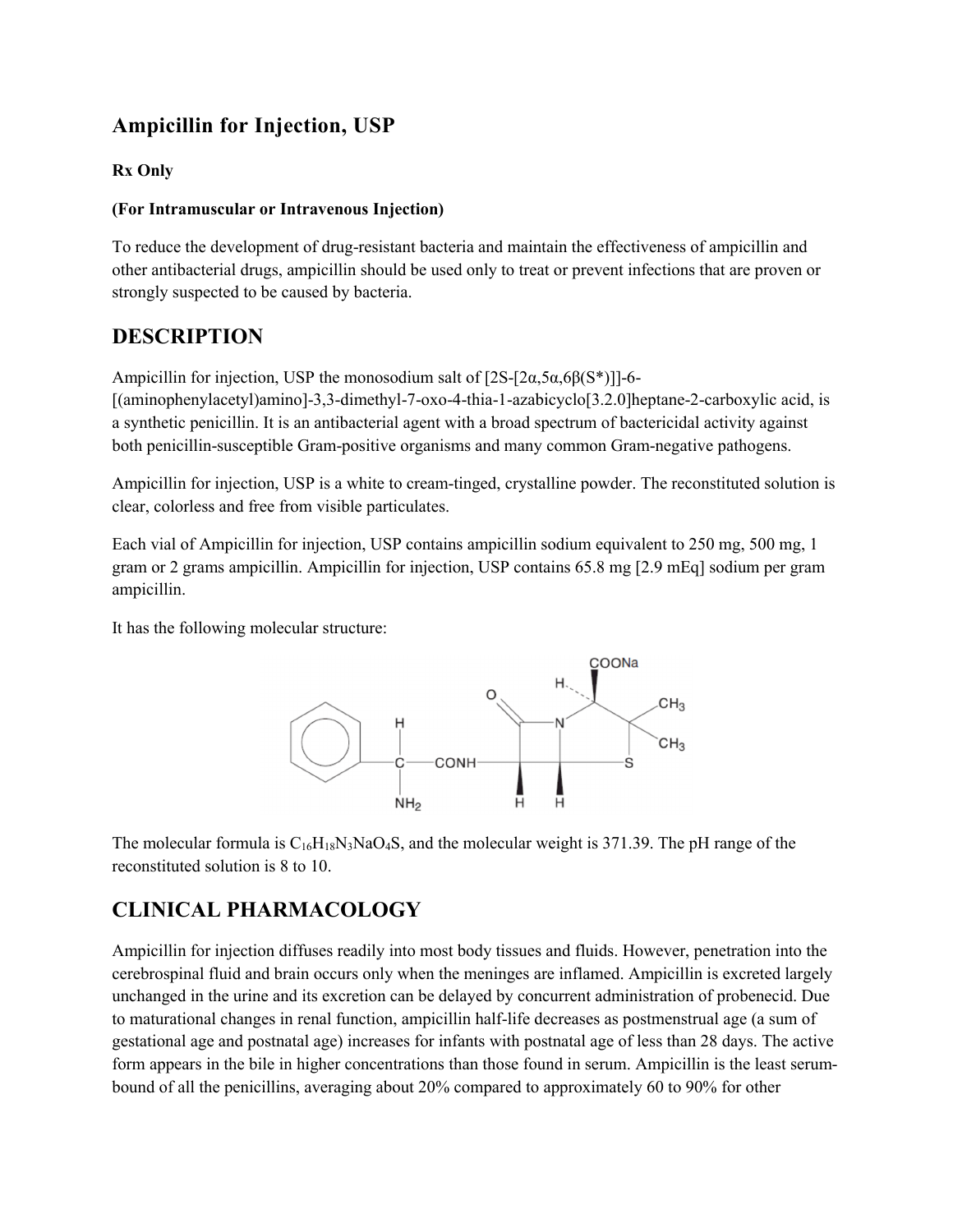penicillins. Ampicillin for injection is well tolerated by most patients and has been given in doses of 2 grams daily for many weeks without adverse reactions.

#### **Microbiology**

While *in vitro* studies have demonstrated the susceptibility of most strains of the following organisms, clinical efficacy for infections other than those included in the **INDICATIONS AND USAGE** section has not been demonstrated.

#### *Antibacterial Activity*

The following bacteria have been shown in *in vitro* studies to be susceptible to ampicillin for injection:

Gram-positive Bacteria

Hemolytic and nonhemolytic *streptococci*

*Streptococcus pneumoniae*

Nonpenicillinase-producing *staphylococci*

*Clostridium* spp.

*B. anthracis*

*Listeria monocytogenes*

Most strains of *enterococci.*

#### Gram-negative Bacteria

*H. influenzae*

*N. gonorrhoeae*

*N. meningitidis*

*Proteus mirabilis*

Many strains of *Salmonella*, *Shigella*, and *E. coli.*

AMPICILLIN does not resist destruction by penicillinase.

#### *Susceptibility Testing*

For specific information regarding susceptibility test interpretive criteria and associated test methods and quality control standards recognized by FDA for this drug, please see: https://www.fda.gov/STIC.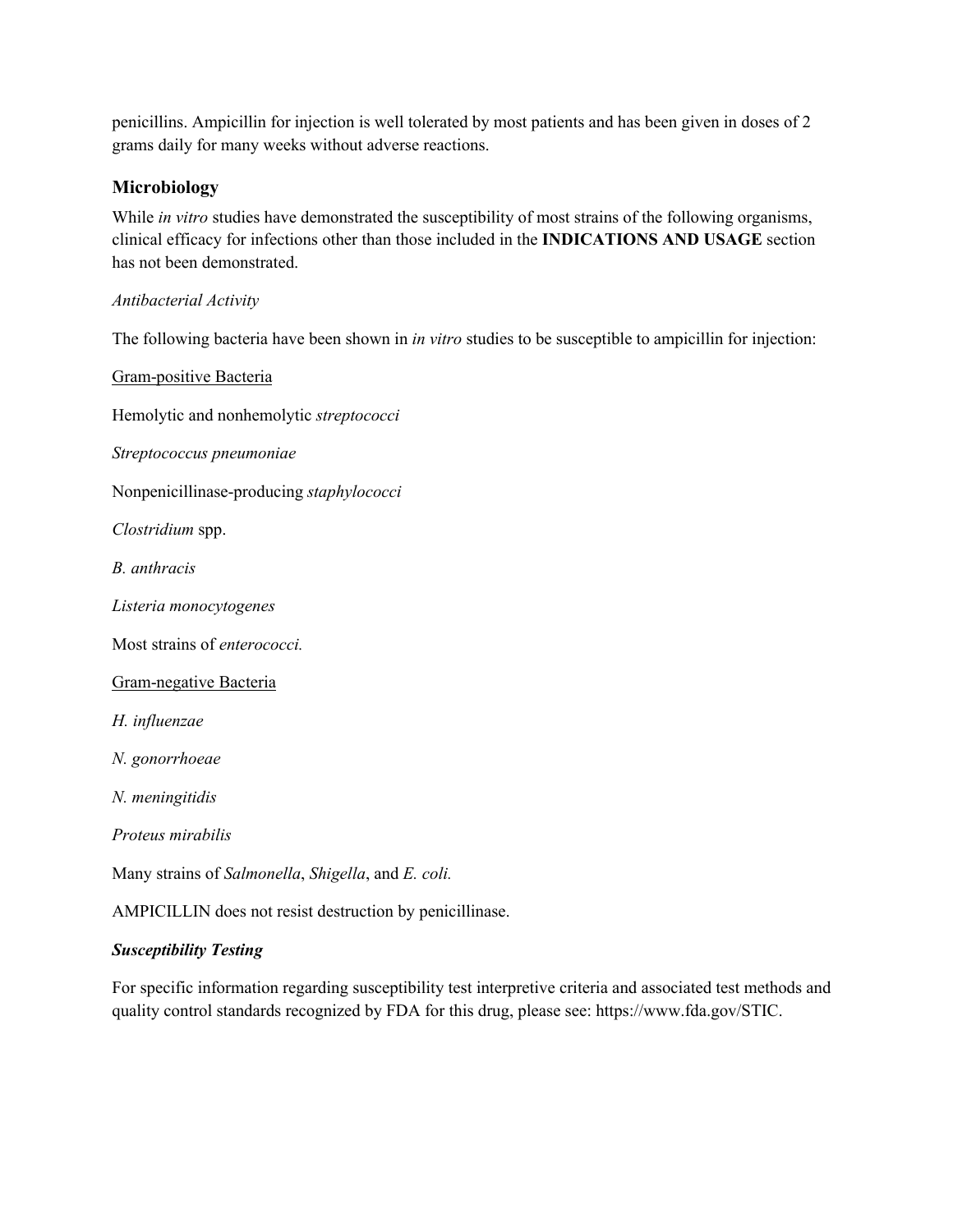# **INDICATIONS AND USAGE**

Ampicillin for injection is indicated in the treatment of infections caused by susceptible strains of the designated organisms in the following conditions:

**Respiratory Tract Infections** caused by *Streptococcus pneumoniae*. *Staphylococcus aureus* (penicillinase and nonpenicillinase-producing), *H. influenzae,* and Group A beta-hemolytic streptococci.

**Bacterial Meningitis** caused by *E. coli,* Group B Streptococci, and other Gram-negative bacteria (*Listeria monocytogenes, N. meningitidis*). The addition of an aminoglycoside with ampicillin may increase its effectiveness against Gram-negative bacteria.

**Septicemia and Endocarditis** caused by susceptible Gram-positive organisms including *Streptococcus* spp., penicillin G-susceptible staphylococci, and enterococci. Gram-negative sepsis caused by *E. coli, Proteus mirabilis* and *Salmonella* spp. responds to ampicillin. Endocarditis due to enterococcal strains usually respond to intravenous therapy. The addition of an aminoglycoside may enhance the effectiveness of ampicillin when treating streptococcal endocarditis.

**Urinary Tract Infections** caused by sensitive strains of *E. coli* and *Proteus mirabilis.*

**Gastrointestinal Infections** caused by *Salmonella typhi* (typhoid fever), other *Salmonella* spp., and *Shigella* spp. (dysentery) usually respond to oral or intravenous therapy.

Bacteriology studies to determine the causative organisms and their susceptibility to ampicillin should be performed. Therapy may be instituted prior to obtaining results of susceptibility testing.

It is advisable to reserve the parenteral form of this drug for moderately severe and severe infections and for patients who are unable to take the oral forms. A change to oral ampicillin may be made as soon as appropriate.

To reduce the development of drug-resistant bacteria and maintain the effectiveness of ampicillin for injection and other antibacterial drugs, ampicillin for injection should be used only to treat or prevent infections that are proven or strongly suspected to be caused by susceptible bacteria. When culture and susceptibility information are available, they should be considered in selecting or modifying antibacterial therapy. In the absence of such data, local epidemiology and susceptibility patterns may contribute to the empiric selection of therapy.

Indicated surgical procedures should be performed.

### **CONTRAINDICATIONS**

A history of a previous hypersensitivity reaction to any of the penicillins is a contraindication.

## **WARNINGS**

Serious and occasionally fatal hypersensitivity (anaphylactoid) reactions have been reported in patients on penicillin therapy. Although anaphylaxis is more frequent following parenteral therapy, it has occurred in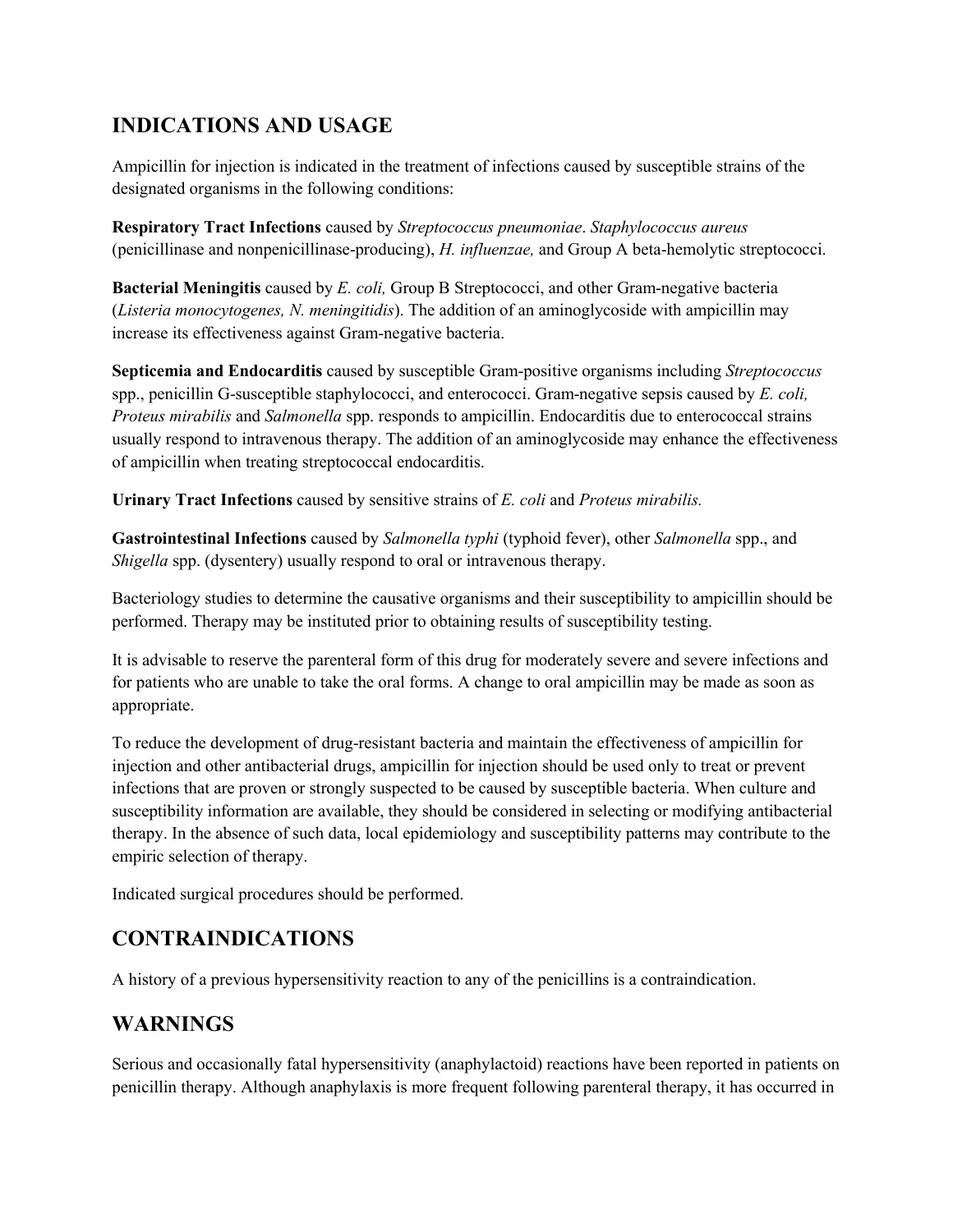patients on oral penicillins. These reactions are more apt to occur in individuals with a history of penicillin hypersensitivity and/or a history of sensitivity to multiple allergens.

There have been well-documented reports of individuals with a history of penicillin hypersensitivity reactions who have experienced severe hypersensitivity reactions when treated with a cephalosporin. Before initiating therapy with a penicillin, careful inquiry should be made concerning previous hypersensitivity reactions to penicillins, cephalosporins, and other allergens. If an allergic reaction occurs, the drug should be discontinued and appropriate therapy instituted.

SERIOUS ANAPHYLACTOID REACTIONS REQUIRE IMMEDIATE EMERGENCY TREATMENT WITH EPINEPHRINE, OXYGEN, INTRAVENOUS STEROIDS, AND AIRWAY MANAGEMENT, INCLUDING INTUBATION, SHOULD ALSO BE ADMINISTERED AS INDICATED.

*Clostridium difficile* associated diarrhea (CDAD) has been reported with use of nearly all antibacterial agents, including ampicillin for injection, and may range in severity from mild diarrhea to fatal colitis. Treatment with antibacterial agents alters the normal flora of the colon leading to overgrowth of *C. difficile*.

*C. difficile* produces toxins A and B which contribute to the development of CDAD. Hypertoxin producing strains of *C. difficile* cause increased morbidity and mortality, as these infections can be refractory to antimicrobial therapy and may require colectomy. CDAD must be considered in all patients who present with diarrhea following antibiotic use. Careful medical history is necessary since CDAD has been reported to occur over two months after the administration of antibacterial agents.

If CDAD is suspected or confirmed, ongoing antibiotic use not directed against *C. difficile* may need to be discontinued. Appropriate fluid and electrolyte management, protein supplementation, antibiotic treatment of *C. difficile*, and surgical evaluation should be instituted as clinically indicated.

## **PRECAUTIONS**

#### **General**

The possibility of superinfections with mycotic organisms or bacterial pathogens should be kept in mind during therapy. In such cases, discontinue the drug and substitute appropriate treatment.

A high percentage (43 to 100 percent) of patients with infectious mononucleosis who receive ampicillin develop a skin rash. Typically, the rash appears 7 to 10 days after the start of oral ampicillin therapy and remains for a few days to a week after the drug is discontinued. In most cases, the rash is maculopapular, pruritic, and generalized. Therefore, the administration of ampicillin is not recommended in patients with mononucleosis. It is not known whether these patients are truly allergic to ampicillin.

Prescribing ampicillin for injection in the absence of a proven or strongly suspected bacterial infection or a prophylactic indication is unlikely to provide benefit to the patient and increases the risk of the development of drug-resistant bacteria.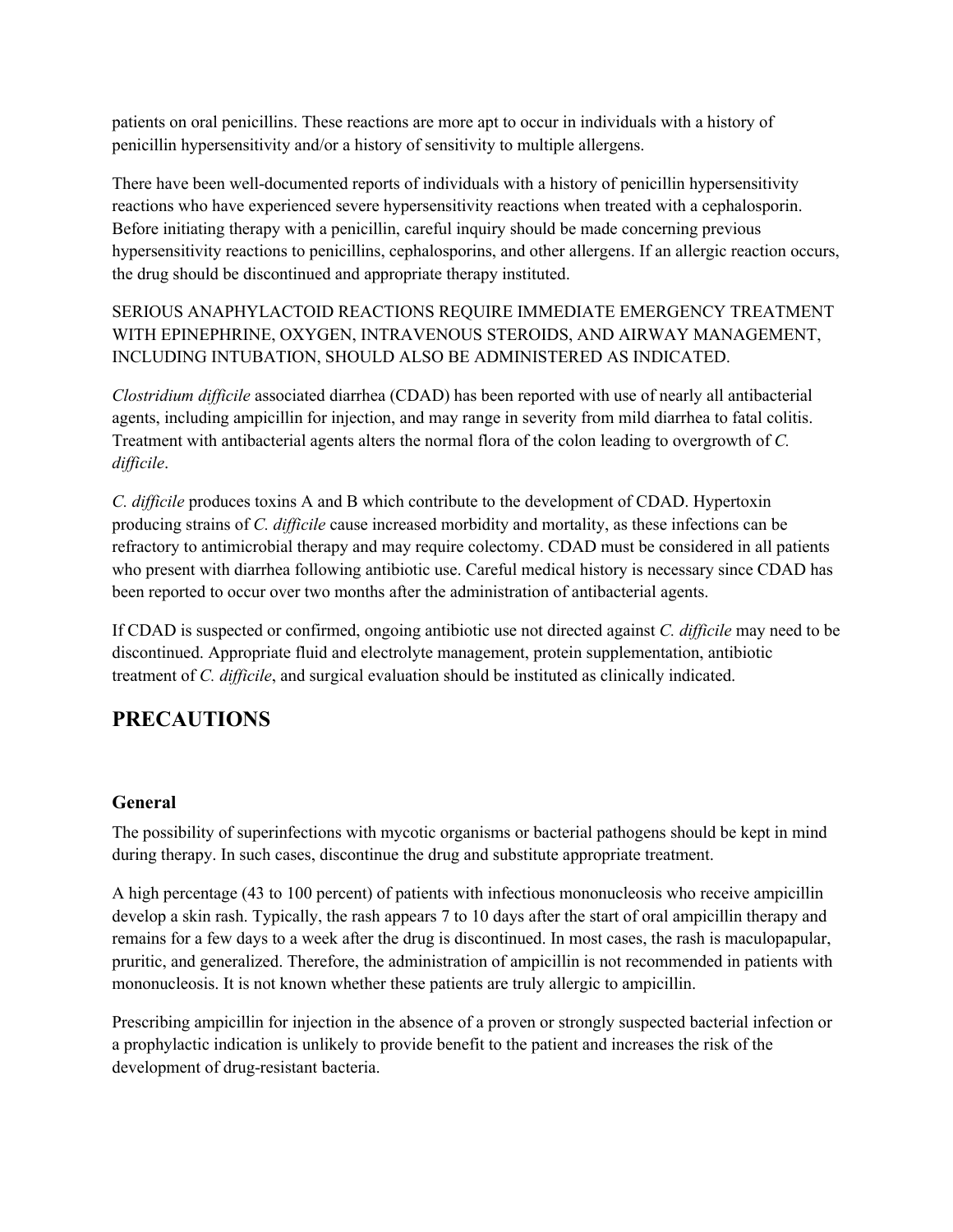#### **Information for Patients**

Patients should be counseled that antibacterial drugs including ampicillin should only be used to treat bacterial infections. They do not treat viral infections (e.g., the common cold). When ampicillin is prescribed to treat a bacterial infection, patients should be told that although it is common to feel better early in the course of therapy, the medication should be taken exactly as directed. Skipping doses or not completing the full course of therapy may: (1) decrease the effectiveness of the immediate treatment, and (2) increase the likelihood that bacteria will develop resistance and will not be treatable by ampicillin or other antibacterial drugs in the future.

Diarrhea is a common problem caused by antibiotics which usually ends when the antibiotic is discontinued. Sometimes after starting treatment with antibiotics, patients can develop watery and bloody stools (with or without stomach cramps and fever) even as late as two or more months after having taken the last dose of the antibiotic. If this occurs, patients should contact their physician as soon as possible.

### **Laboratory Tests**

As with any potent drug, periodic assessment of organ system function, including renal, hepatic, and hematopoietic, should be made during prolonged therapy.

Transient elevation of serum transaminase has been observed following administration of ampicillin. The significance of this finding is not known.

#### **Drug Interactions**

The concurrent administration of allopurinol and ampicillin increases substantially the incidence of skin rashes in patients receiving both drugs as compared to patients receiving ampicillin alone. It is not known whether this potentiation of ampicillin rashes is due to allopurinol or the hyperuricemia present in these patients.

### **Drug/Laboratory Test Interactions**

With high urine concentrations of ampicillin, false-positive glucose reactions may occur if Clinitest, Benedict's Solution, or Fehling's Solution are used. Therefore, it is recommended that glucose tests based on enzymatic glucose oxidase reactions (such as Clinistix or Tes-Tape) be used.

### **Carcinogenesis, Mutagenesis, and Impairment of Fertility**

No long-term animal studies have been conducted with this drug.

### **Pregnancy**

Reproduction studies have been performed in laboratory animals at doses several times the human dose and have revealed no evidence of adverse effects due to ampicillin. There are, however, no adequate and well-controlled studies in pregnant women. Because animal reproduction studies are not always predictive of human response, this drug should be used during pregnancy only if clearly needed.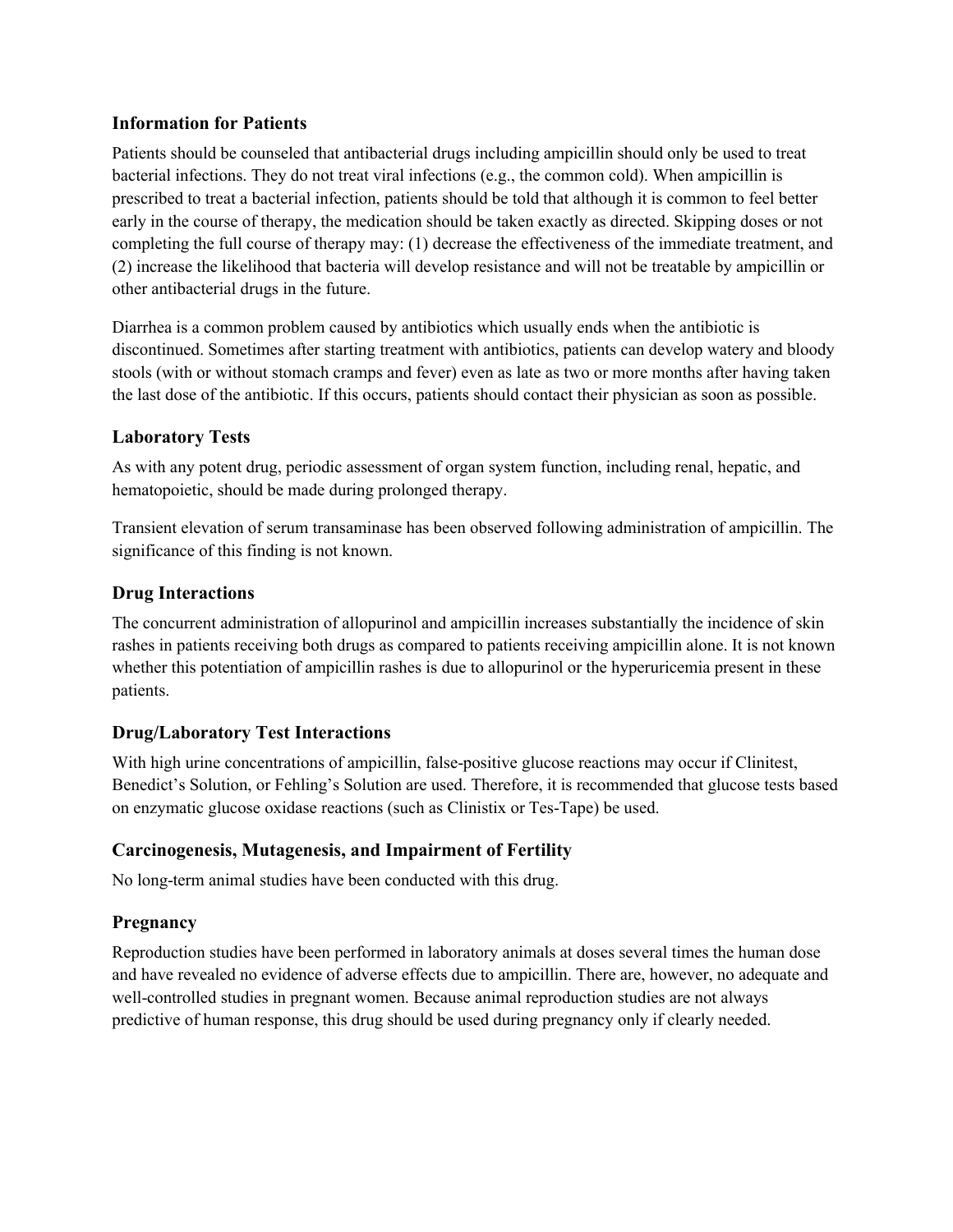#### **Labor and Delivery**

Oral ampicillin-class antibiotics are poorly absorbed during labor. Studies in guinea pig showed that intravenous administration of ampicillin slightly decreased the uterine tone and frequency of contractions, but moderately increased the height and duration of contractions. However, it is not known whether use of these drugs in humans during labor or delivery has immediate or delayed adverse effects on the fetus, prolongs the duration of labor, or increases the likelihood that forceps delivery or other obstetrical intervention or resuscitation of the newborn will be necessary.

#### **Nursing Mothers**

Ampicillin is excreted in trace amounts in human milk. Therefore, caution should be exercised when ampicillin-class antibiotics are administered to a nursing woman.

### **Pediatric Use**

Guidelines for the administration of these drugs to children, including neonates are presented in **DOSAGE AND ADMINISTRATION** section.

## **ADVERSE REACTIONS**

As with other penicillins, it may be expected that untoward reactions will be essentially limited to sensitivity phenomena. They are more likely to occur in individuals who have previously demonstrated hypersensitivity to penicillins and in those with a history of allergy, asthma, hay fever, or urticaria.

The following adverse reactions have been reported as associated with the use of ampicillin:

### **Gastrointestinal**

Glossitis, stomatitis, black "hairy" tongue, nausea, vomiting, enterocolitis, pseudomembranous colitis, and diarrhea. (These reactions are usually associated with oral dosage forms.)

### **Hypersensitivity Reactions**

Skin rashes and urticaria have been reported frequently. A few cases of exfoliative dermatitis and erythema multiforme have been reported. Anaphylaxis is the most serious reaction experienced and has usually been associated with the parenteral dosage form.

**Note:** Urticaria, other skin rashes, and serum sickness-like reactions may be controlled with antihistamines and, if necessary, systemic corticosteroids. Whenever such reactions occur, ampicillin should be discontinued, unless, in the opinion of the physician, the condition being treated is lifethreatening and amenable only to ampicillin therapy. Serious anaphylactic reactions require the immediate use of epinephrine, oxygen, and intravenous steroids.

**Liver**– A moderate rise in serum glutamic oxaloacetic transaminase (SGOT) has been noted, particularly in infants, but the significance of this finding is unknown. Mild transitory SGOT elevations have been observed in individuals receiving larger (two to four times) than usual and oft-repeated intramuscular injections. Evidence indicates that glutamic oxaloacetic transaminase (GOT) is released at the site of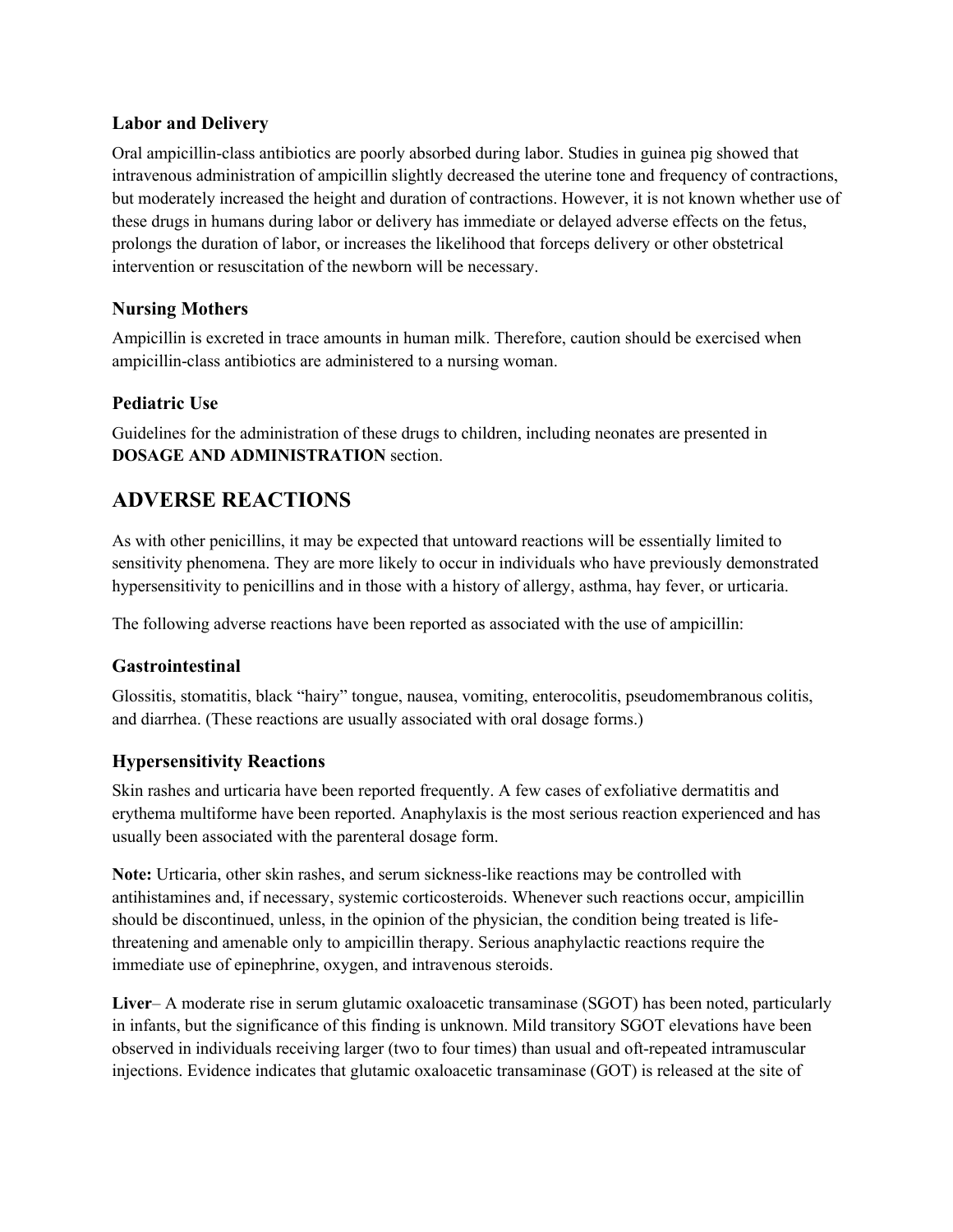intramuscular injection of ampicillin sodium and that the presence of increased amounts of this enzyme in the blood does not necessarily indicate liver involvement.

**Hemic and Lymphatic Systems**– Anemia, thrombocytopenia, thrombocytopenic purpura, eosinophilia, leukopenia, and agranulocytosis have been reported during therapy with the penicillins. These reactions are usually reversible on discontinuation of therapy and are believed to be hypersensitivity phenomena.

**Central Nervous System** - Seizures

### **OVERDOSAGE**

In cases of overdose, discontinue medication, treat symptomatically, and institute supportive measures as required. In patients with renal function impairment, ampicillin-class antibiotics can be removed by hemodialysis but not peritoneal dialysis.

### **DOSAGE AND ADMINISTRATION**

Infections of the respiratory tract and soft tissues.

Patients weighing 40 kg (88 lbs) or more: 250 mg to 500 mg every 6 hours.

Patients weighing less than 40 kg (88 lbs): 25 to 50 mg/kg/day in equally divided doses at 6- to 8- hour intervals.

Infections of the gastrointestinal and genitourinary tracts (including those caused by *Neisseria gonorrhoeae* in females).

Patients weighing 40 kg (88 lbs) or more: 500 mg every 6 hours.

Patients weighing less than 40 kg (88 lbs): 50 mg/kg/day in equally divided doses at 6- to 8- hour intervals.

In the treatment of chronic urinary tract and intestinal infections, frequent bacteriological and clinical appraisal is necessary. Smaller doses than those recommended above should not be used. Higher doses should be used for stubborn or severe infections. In stubborn infections, therapy may be required for several weeks. It may be necessary to continue clinical and/or bacteriological follow-up for several months after cessation of therapy.

Urethritis in males due to *N. gonorrhoeae.*

**Adults –** Two doses of 500 mg each at an interval of 8 to 12 hours. Treatment may be repeated if necessary or extended if required.

In the treatment of complications of gonorrheal urethritis, such as prostatitis and epididymitis, prolonged and intensive therapy is recommended. Cases of gonorrhea with a suspected primary lesion of syphilis should have darkfield examinations before receiving treatment. In all other cases where concomitant syphilis is suspected, monthly serological tests should be made for a minimum of four months. The doses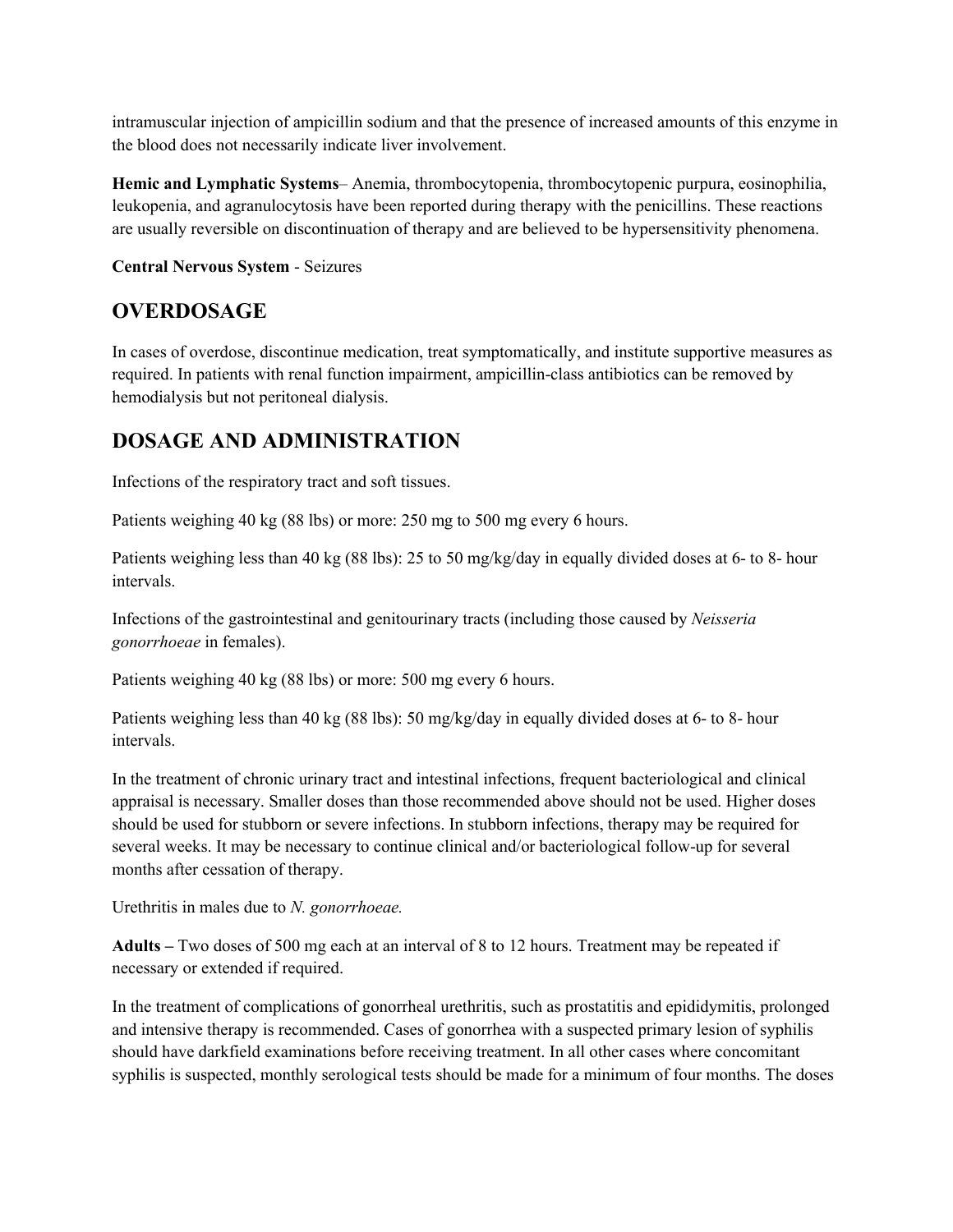for the preceding infections may be given by either the intramuscular or intravenous route. A change to oral ampicillin may be made when appropriate.

#### **Bacterial Meningitis**

**Adults and children –** 150 to 200 mg/kg/day in equally divided doses every 3 to 4 hours. (Treatment may be initiated with intravenous drip therapy and continued with intramuscular injections.) The doses for other infections may be given by either the intravenous or intramuscular route.

**Neonates (less than or equal to 28 days of postnatal age) –** Dosage should be based on Gestational age and Postnatal age according to **Table 1**.

#### **Table 1: Dosage in Neonates (less than or equal to 28 days of postnatal age) for Bacterial Meningitis and Septicemia**

| Gestational age       | Postnatal age (days)                | Dosage                                 |
|-----------------------|-------------------------------------|----------------------------------------|
| (weeks)               |                                     |                                        |
| less than or equal to | less than or equal to 7             | 100 mg/kg/day in equally divided doses |
| 34                    |                                     | every 12 hours                         |
| less than or equal to | greater than or equal to 8 and less | 150 mg/kg/day in equally divided doses |
| 34                    | than 28                             | every 12 hours                         |
| greater than 34       | less than or equal to 28            | 150 mg/kg/day in equally divided doses |
|                       |                                     | every 8 hours                          |

### **Septicemia**

**Adults and children –** 150 to 200 mg/kg/day. Start with intravenous administration for at least three days and continue with the intramuscular route every 3 to 4 hours.

**Neonates (less than or equal to 28 days of postnatal age)** – Dosage should be based on Gestational age and Postnatal age according to **Table 1** (above).

Treatment of all infections should be continued for a minimum of 48 to 72 hours beyond the time that the patient becomes asymptomatic or evidence of bacterial eradication has been obtained. A minimum of 10 days treatment is recommended for any infection caused by Group A beta-hemolytic streptococci to help prevent the occurrence of acute rheumatic fever or acute glomerulonephritis.

## **DIRECTIONS FOR USE**

Use only freshly prepared solutions. Intramuscular and intravenous injections should be administered within one hour after preparation since the potency may decrease significantly after this period.

Parenteral drug products should be inspected visually for particulate matter and discoloration prior to administration, whenever solution and container permit.

**For Intramuscular Use** – Dissolve contents of a vial with the amount of Sterile Water for Injection, USP, or Bacteriostatic Water for Injection, USP, listed in the table below: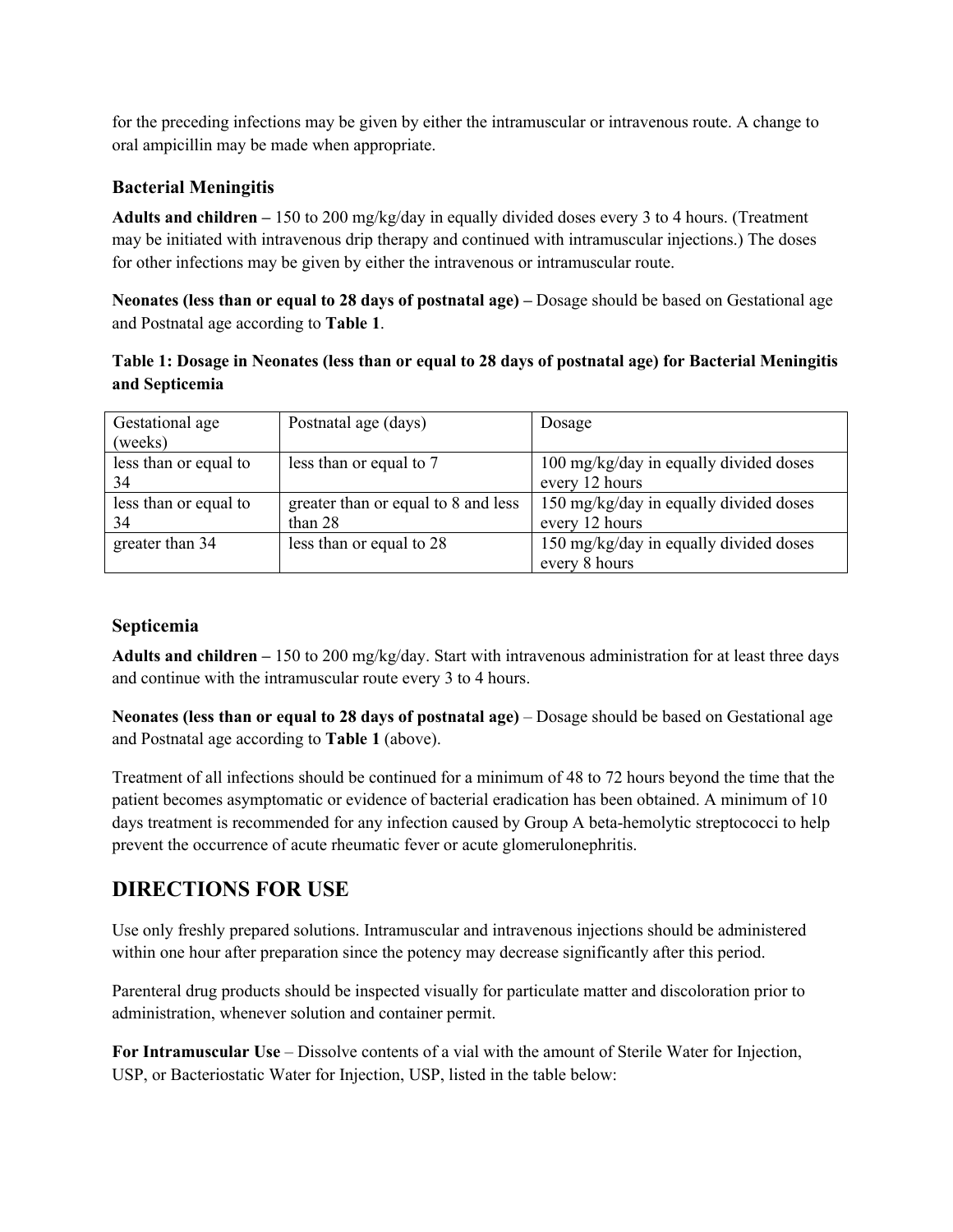| <b>NDC-0409</b> | Label<br><b>Claim</b> | Recommended<br><b>Amount of</b><br><b>Diluent</b> | Withdrawable<br>Volume | Concentration<br>(in mg/mL) |
|-----------------|-----------------------|---------------------------------------------------|------------------------|-----------------------------|
| 3719-01         | $250 \text{ mg}$      | mL                                                | mL                     | $250 \text{ mg}$            |
| 3718-01         | $500 \text{ mg}$      | $1.8$ mL                                          | $2 \text{ mL}$         | $250 \text{ mg}$            |
| 3726-01         | gram                  | $3.5$ mL                                          | 4 mL                   | $250 \text{ mg}$            |
| 3720-01         | 2 grams               | $6.8$ mL                                          | $8 \text{ mL}$         | $250 \text{ mg}$            |

While Ampicillin for Injection, USP, 1 g and 2 g, are primarily for intravenous use, they may be administered intramuscularly when the 250 mg or 500 mg vials are unavailable. In such instances, dissolve in 3.5 or 6.8 mL Sterile Water for Injection, USP, or Bacteriostatic Water for Injection, USP, respectively. The resulting solution will provide a concentration of 250 mg per mL.

Ampicillin for Injection, USP, 125 mg, is intended primarily for pediatric use. It also serves as a convenient dosage form when small parenteral doses of the antibiotic are required.

Bacteriostatic Water for Injection, USP is not to be used as a diluent when the product will be used in newborns.

**For Direct Intravenous Use** – Add 5 mL Sterile Water for Injection, USP, or Bacteriostatic Water for Injection, USP to the 250 mg, and 500 mg vials and administer slowly over a 3- to 5- minute period. Ampicillin for Injection, USP, 1 g or 2 g may also be given by direct intravenous administration. Dissolve in 7.4 or 14.8 mL Sterile Water for Injection, USP, or Bacteriostatic Water for Injection, USP, respectively, and administer slowly over at least 10 to 15 minutes. CAUTION: More rapid administration may result in convulsive seizures.

**For Administration by Intravenous Drip** – Reconstitute as directed above (For Direct Intravenous Use) prior to diluting with Intravenous Solution. Stability studies on ampicillin sodium at several concentrations in various intravenous solutions indicate the drug will lose less than 10% activity at the temperatures noted for the time periods stated.

| Room Temperature (25°C)               |                          |                          |  |  |
|---------------------------------------|--------------------------|--------------------------|--|--|
| <b>Diluent</b>                        | <b>Concentrations</b>    | <b>Stability Periods</b> |  |  |
| Sterile Water for Injection           | up to $30 \text{ mg/mL}$ | 8 hours                  |  |  |
| 0.9% Sodium Chloride Injection, USP   | up to 30 mg/mL           | 8 hours                  |  |  |
| 5% Dextrose Injection, USP            | 10 to 20 mg/mL           | 1 hour                   |  |  |
| 5% Dextrose Injection, USP            | up to $2 \text{ mg/mL}$  | 2 hours                  |  |  |
| 5% Dextrose and 0.45% Sodium Chloride | up to $2 \text{ mg/mL}$  | 2 hours                  |  |  |
| Injection, USP                        |                          |                          |  |  |
| Lactated Ringer's Injection, USP      | up to $30 \text{ mg/mL}$ | 8 hours                  |  |  |
| Refrigerated $(4^{\circ} C)$          |                          |                          |  |  |
| <b>Diluent</b>                        | <b>Concentrations</b>    | <b>Stability Periods</b> |  |  |
| Sterile Water for Injection           | $30 \text{ mg/mL}$       | 48 hours                 |  |  |
| Sterile Water for Injection           | up to 20 mg/mL           | 72 hours                 |  |  |
| 0.9% Sodium Chloride Injection, USP   | $30 \text{ mg/mL}$       | 24 hours                 |  |  |
| 0.9% Sodium Chloride Injection, USP   | up to $20 \text{ mg/mL}$ | 48 hours                 |  |  |
| Lactated Ringer's Injection, USP      | up to $30 \text{ mg/mL}$ | 24 hours                 |  |  |